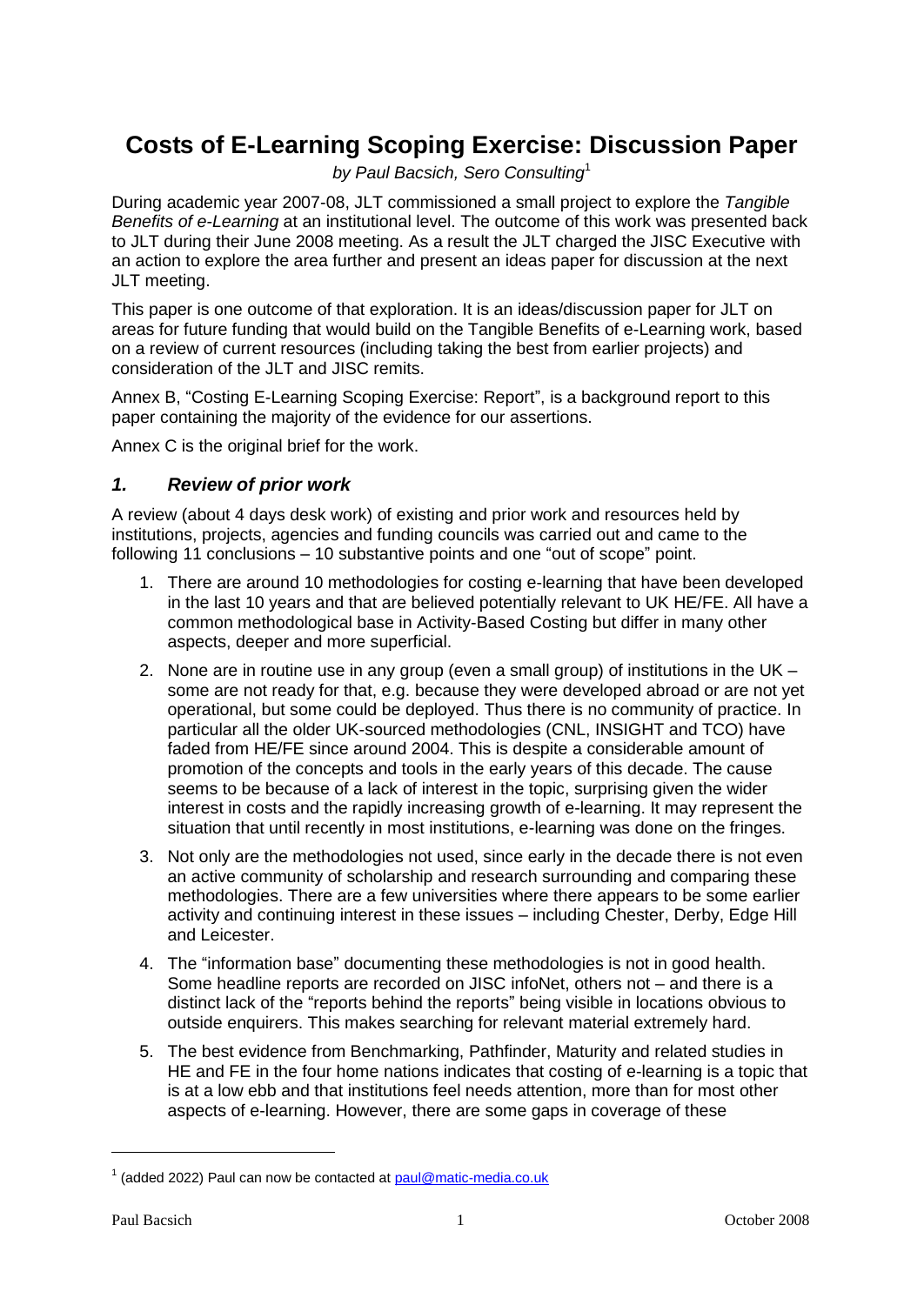programmes especially in parts of the Russell Group, in Scottish HE and in Welsh FE, which makes it possible that activity is under way but at a hidden level.

- 6. There is some operational use in the US of two earlier US methodologies but they have not made an operational or conceptual breakthrough, although costs of elearning is a continuing topic of interest there.<sup>2</sup> There are also indications that good work is being done in the US for-profit sector active in large-scale e-learning, but they do not share information.
- 7. There is no sign of any routine use of costing of e-learning in any other nation surveyed, but some evidence that there is likely to be relevant material "out there" – it is a wide world, one that cannot be surveyed in a few days.
- 8. The experience from earlier attempts to import US methodologies to the UK is that despite heroic efforts to adapt the concepts and language to the UK scene, the methodologies do not "travel" – the culture is too different. This situation might be different for methodologies active in Australia or New Zealand. but there are none.
- 9. There is some evidence that in IT departments and libraries including in the UK there is some use of Activity-Based Costing – but it is not well documented in recent public reports. Much of this kind of work does not tend to appear on the public web, but rather on intranets or not at all. The people doing this work do not appear in teams engaged in change management or benchmarking aspects of e-learning.
- 10. Many of the experts in costs of e-learning relevant to the UK are nearing career retirement and most have in fact retired from their university posts. Thus there is some sense of urgency in ensuring that knowhow and tradecraft are preserved. In the UK there is at present no "younger generation" to hand on to – the few talented younger experts have mostly taken posts outside the sector or outside the country.
- 11. It was outside the brief to look at costs of e-learning in adult education and training outside HE/FE but general considerations and earlier studies indicate that there would be useful material – and with the Leitch agenda active some might argue that this material would be relevant to upcoming business in HE/FE. (Some examples of relevant reports are included in the Bibliography.)

## *2. Gaps*

## *Evidential*

- 1. As noted in #5 above, within UK/FE there are some gaps in evidential coverage of the "low ebb" conclusion – especially in parts of the Russell Group, in Scottish HE and in Welsh FE. The gap cannot be plugged by further web searches – it is likely to have to be plugged by a mix of surveys, interview and case studies – as was done in 1999 for the CNL study. The biggest gap is with those English HEIs who have not taken part in the HE Academy/JISC programme of Benchmarking and Pathfinder. Only a small part of the gap could be plugged by tracking the HEIs engaged in Curriculum Design since most were swept up in earlier programmes – the situation with Curriculum Delivery is not known to this author at the time of writing.
- 2. As noted in Section 1.1.5 of the Report (Annex B), it is likely that there are gaps in evidential coverage (a) in certain relevant EU/EEA countries (Finland etc), (b) at the EU programme level, (c) in some key countries outside Europe (e.g. China, Middle East/Gulf States, etc) and (d) in Australia at the detailed non-public level.

<sup>&</sup>lt;sup>2</sup> See e.g. [http://144.162.197.249/annual\\_event/2006/presentations/index.html.](http://144.162.197.249/annual_event/2006/presentations/index.html)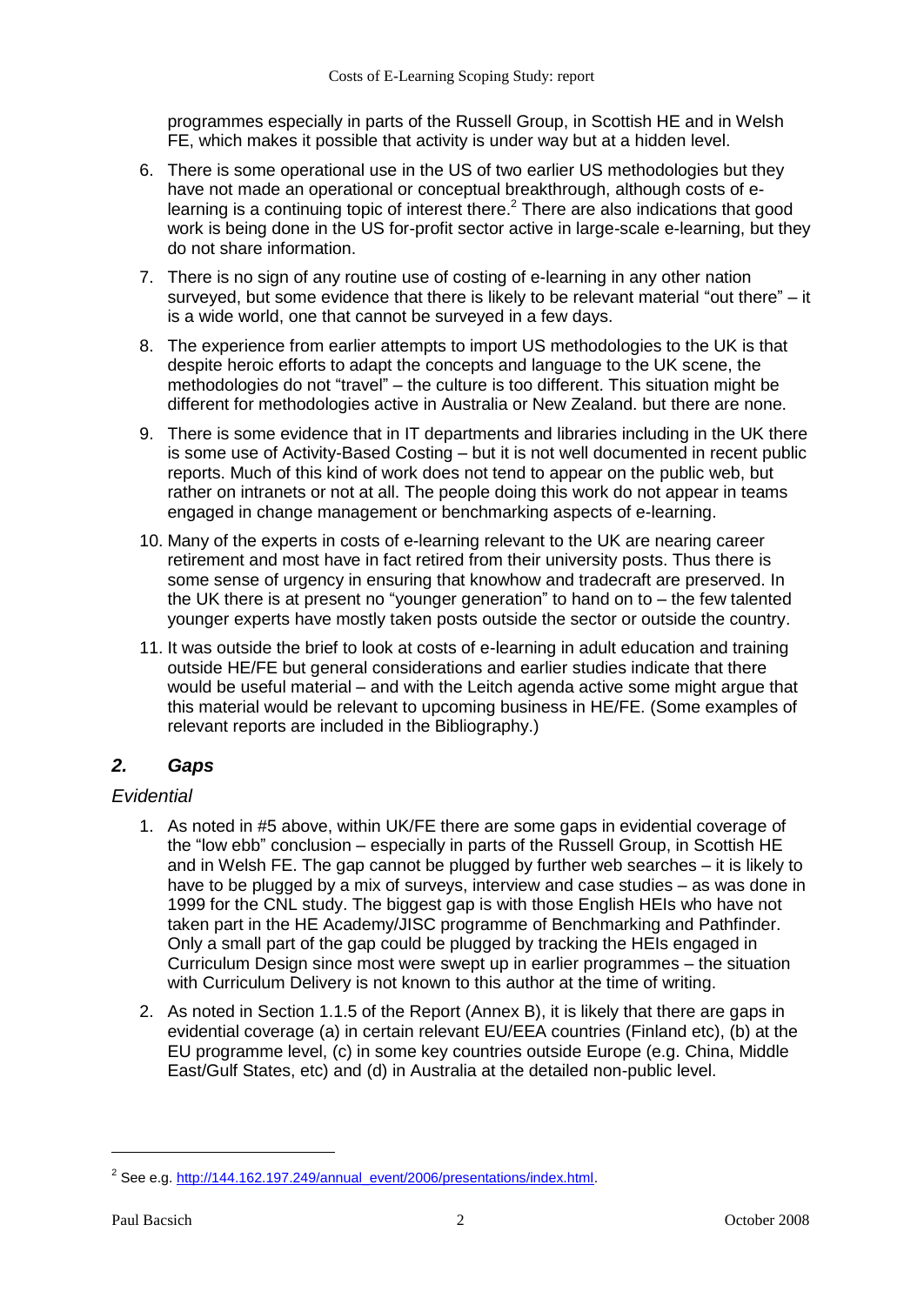#### *Conceptual/practical*

- 1. The development of TRAC(T) is not at a stage when it can be used for costing e-learning and its current and future applicability outside English HE is not clear – in particular it does not apply to Welsh HE and will not apply to FE. In any case it is too detailed and retrospective for use by academics and staff engaged in curriculum design.
- 2. The older methodologies of CNL and INSIGHT are now not used in the UK. For whatever reason they did not catch on. To be used now they would require considerable refresh – but this is possible. Since INSIGHT admits its debt to CNL it would be prudent to start with that before going back to CNL, Flashlight etc.
- 3. The recent work of Professor Diana Laurillard is interesting but would have to be correlated to earlier and current JISC initiatives and focussed more on operational matters of interest to the majority of institutions implementing e-learning on a large operational way, most of these being new universities. Similar considerations apply to the Twigg NCAT methodology.
- 4. The OU approach might be generalisable and the OU has offered to make some details available of its approach but the particular types of e-learning supported course that the OU designs and delivers are still rather far from the majority of offerings of other institutions.
- 5. There are new developments, in particular Web 2.0 (including student-generated content), OER, a more demand-led approach to higher skills (Leitch and its relatives in other home nations) and adult learning, that are likely to require specific modification to any emerging methodology.
- 6. In contrast, although the Learner Experience studies are relatively recent the issue of incorporating student aspects into a costing approach is not new. It is not common in US approaches to costing (they have an equal difficulty with understanding specific issues of support staff) but students were incorporated as stakeholders into CNL as long ago as 1999.
- 7. The issue of demographic downturn<sup>3</sup> does not raise any specific issue but does raise the general point that institutions are likely to become more interested in methods of effective decision-making to ensure successful programme offerings – and costing is a key part of that. Their orientation is likely also to move towards more use of distance, flexible and work-based learning, taking it rather away from recent theoretical work which focusses more on enhancement of the on-campus experience.
- 8. The benefits aspects needs more attention than it has so far received. In addition to traditional measures of "quality" there is an increasing consensus that a focus on student time issues (both amount of time and quality of time – time of day/night etc) would be beneficial – and this is consistent with the approach to cost-benefit analysis of e-learning offerings in the training domain for the private and public sector (outside education). This again is not a new idea, but the re-emphasis on it is new.

## *3. Recommendations*

Unlike with benchmarking where there was an apparent superfluity of existing methodologies each with its own "claque", in costing we have a clean slate – and an overarching framework (on the realistic assumption that any proposed approach has a foundation in Activity-Based Costing).

<sup>&</sup>lt;sup>3</sup> See *The future size and shape of the higher education sector in the UK: threats and opportunities at* [http://www.universitiesuk.ac.uk/Publications/Bookshop/Documents/Size\\_and\\_shape2.pdf.](http://www.universitiesuk.ac.uk/Publications/Bookshop/Documents/Size_and_shape2.pdf)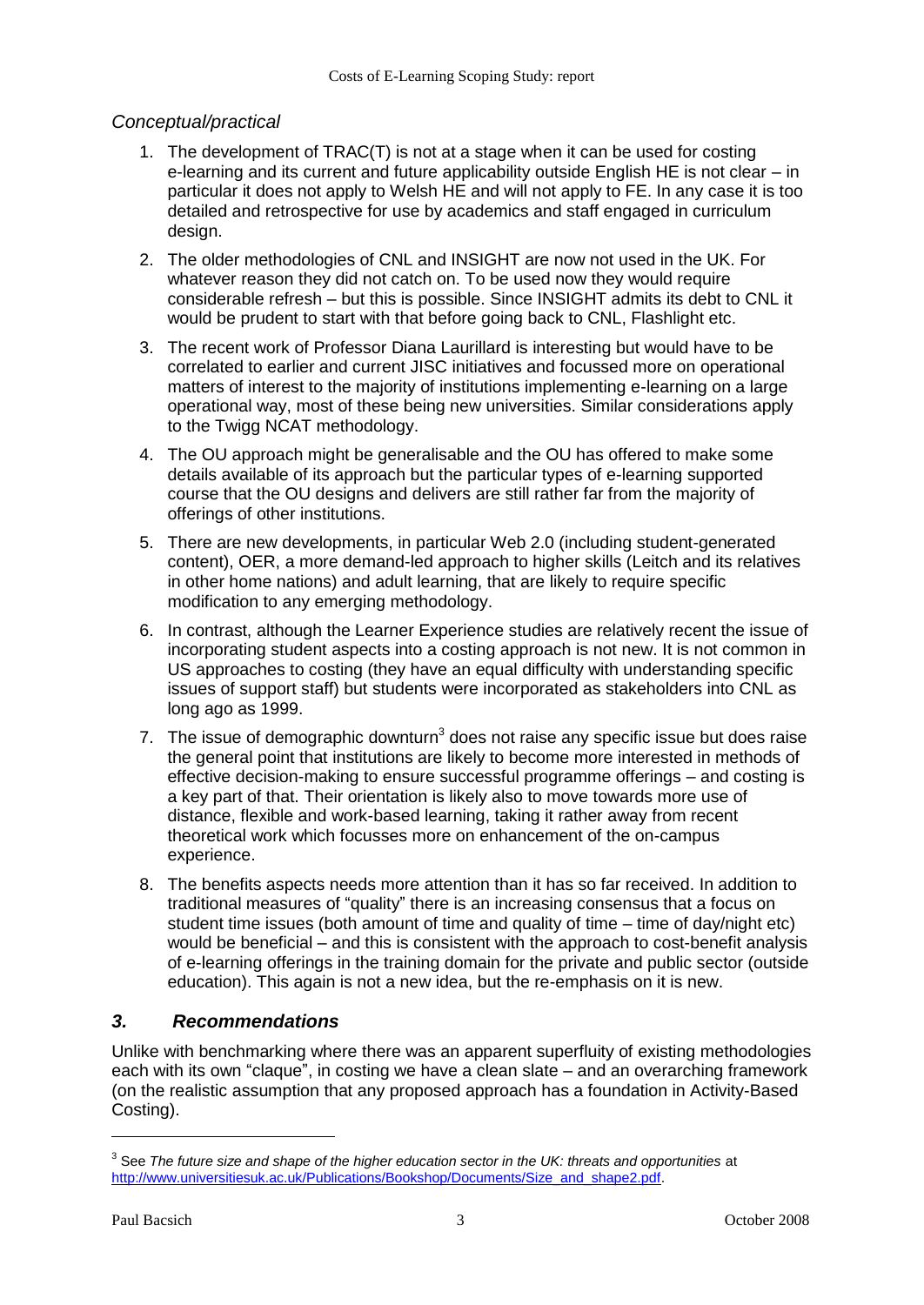Thus I recommend that effort is spent on three "task areas":

- 1. producing at least one "modern" costing methodology attuned to current needs in UK HE/FE – demand-led, step-change, controlled experimentation, distance learning, flexible learning, work-based learning, OER, Web 2.0, etc
- 2. ensuring that a sound information base of evidence and ancestor methodologies is created
- 3. ensuring that the missing evidence that would refine such a methodology (or methodologies) is (a) found and (b) incorporated into the information base.

Prioritising these aspects depends on the amount funding and is discussed in Section 4.

#### **3.1 A new costing methodology**

The Report provides evidence for the following features being needed in any new methodology/methodologies:

- 1. Alignment with any overarching measures of cost: TRAC(T) is valid in three home nations (but not Wales);  $\mathsf{FFE}^4$  is valid in English HE. (This alignment of an analytic tool with overarching measures is getting more common in benchmarking and maturity studies.)
- 2. A range of tools within a general methodology, oriented to different constituencies within the institution. (Decision-makers, programme leaders, support managers, finance staff etc.)
- 3. No residual US or Commonwealth tone to the tools: they must be UK in language and concepts. (That lesson has been learned the hard way.)
- 4. Self-extending so that new measures can be incorporated such as for Web 2.0 or 3.0 when it comes. (A lesson learned early in HE benchmarking.)
- 5. Numbers at the heart of the system (think of accounting as the backbone) but softer measures (soft tissue) around this. (In fact this goes back to the origins of HEFCE work on Costing and Planning – see in particular CNL and INSIGHT.)
- 6. No limitation to particular views of e-learning such as "transformative" (NCAT) or "incrementalist".
- 7. Developmental not audit-based in tone. (A feasible model for this is the "engagement approach" used for the HE Academy benchmarking by the BELA team, linked to use of CAMEL if cohorts are involved.)

In an ideal world and in a way consistent with past practice it would seem to solve a number of issues and offer choice for the sector if *a number of projects* were funded to develop new schemes – led perhaps by the main protagonists of earlier schemes. This is what was done for benchmarking (in HE – but not in FE in England or Scotland) and at the time it seemed the best approach – however, it led to a lot of wasted and duplicated effort, reduced the "depth" of each methodology and finally made it much harder for funding councils and agencies to get an overview of the sector (which some HEIs may have seen as a benefit). Thus, given the funding profiles indicated, it seems better to put the effort into just *one* methodology (as was done for TRAC(T), by the way) – but to ensure via an Advisory Committee and project staffing that the leading experts are *all* involved. This is exactly the way that the Australian ACODE benchmarking scheme was put together. Of course such a cosy scheme can always be disrupted by methodologies coming in from outside (as with eMM benchmarking entering Australia from New Zealand) – but in costing e-learning we

<sup>&</sup>lt;sup>4</sup> Framework for Excellence – see [http://ffe.lsc.gov.uk/.](http://ffe.lsc.gov.uk/)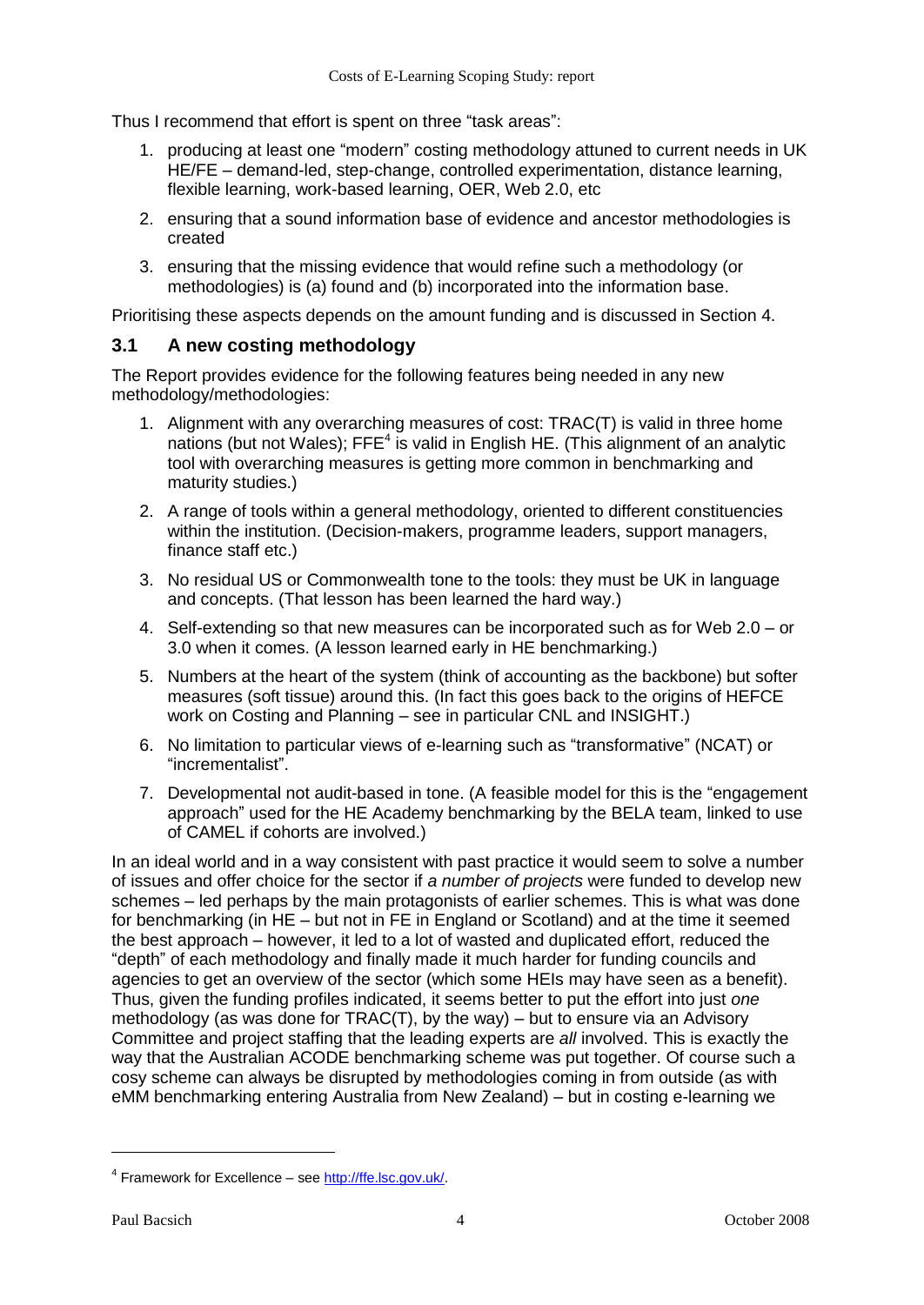have seen that there are barriers to that, plus past evidence that alien methodologies do not transfer.

Natural members of such an Advisory Committee (if not involved in the detailed work) would the lead developers of CNL (Paul Bacsich) and INSIGHT (David Nicol), Diana Laurillard, Melanie Burdett from the JM Consulting Team, and Greville Rumble (noted ex-OU expert on costs of distance learning), as well as nominees from JISC, Becta, HE Academy etc.

It would also be useful (resources permitting) to have one or two non-UK members knowledgeable on costing and familiar with the UK scene – in particular Betty Collis from the Netherlands (HE Academy Critical Friend and co-worker of the expert Jef Moonen) and perhaps Tony Bates from Canada (originally from OU but more recently an advisor to the Open University of Catalonia [in Spain] and to the Portuguese OU).

The team could be rounded out by a couple of representatives of "major e-learning initiatives" – providers such as the OU, London External, Derby, Staffordshire, Robert Gordon, Ulster etc – if not covered already via agency nominees.

#### **3.2 Ensuring a sound information base**

The obvious approach here is to build on and refresh the JISC infoNet material on costing.<sup>5</sup> However, even if the project were to be overseen by JISC infoNet, a wiki approach should be considered, in the interests of inter-agency cooperation, efficiency of content creation, and using more modern approaches suited to collaboration. It is clear from the author's own work that a wiki approach would suit the requirement, especially if using templates and categories (tags) as in MediaWiki – as used on the HE Academy benchmarkwiki, $6$  the Sloan-C "Effective Practices" wiki, the TECFA wiki and the still-private research and EU wikis run by ALT and Re.ViCa respectively. Advice could also be sought by JISC from CETIS who run MediaWiki software for the CETIS wiki.<sup>7</sup>

Depending on resource, this task area would spiral out to somewhere on a scale from just documenting the main "ur-methodologies" to collecting a wide range of material to produce a "wikiography" of methodologies, countries and papers/reports.

## **3.3 Ensuring that missing evidence is found**

This section discusses *finding* the evidence. *Incorporation* of the evidence is covered by Task Area 2. As noted in Section 2 on Gaps, there are five types of gap:

- a. in parts of the Russell Group, in Scottish HE and in Welsh FE.
- b. in certain relevant EU/EEA countries (Finland etc),
- c. at the EU programme level
- d. in some key countries outside Europe (e.g. China, Middle East/Gulf States, etc)
- e. in Australia at the detailed non-public level.

Tasks 3b and 3c can be adequately covered by desk research (web searches and telephone/email consultation with experts) – note in particular Curran (2004) and related EU reports.

Task 3d cannot really be adequately covered by desk research but it would be hard to justify study visits. A compromise position would be to track key conferences in Asian and

<sup>&</sup>lt;sup>5</sup> See<http://www.jiscinfonet.ac.uk/> and in particula[r http://www.jiscinfonet.ac.uk/InfoKits/effective-use-of-](http://www.jiscinfonet.ac.uk/InfoKits/effective-use-of-VLEs/managing-for-sustainability/man-sust-cultural-risksbenefits)[VLEs/managing-for-sustainability/man-sust-cultural-risksbenefits.](http://www.jiscinfonet.ac.uk/InfoKits/effective-use-of-VLEs/managing-for-sustainability/man-sust-cultural-risksbenefits)

<sup>&</sup>lt;sup>6</sup> See in particular the pages [http://elearning.heacademy.ac.uk/wiki/index.php/Methodologies\\_Index](http://elearning.heacademy.ac.uk/wiki/index.php/Methodologies_Index) and [http://elearning.heacademy.ac.uk/wiki/index.php/Countries.](http://elearning.heacademy.ac.uk/wiki/index.php/Countries)

<sup>&</sup>lt;sup>7</sup> See [http://wiki.cetis.ac.uk/CETIS\\_Wiki.](http://wiki.cetis.ac.uk/CETIS_Wiki)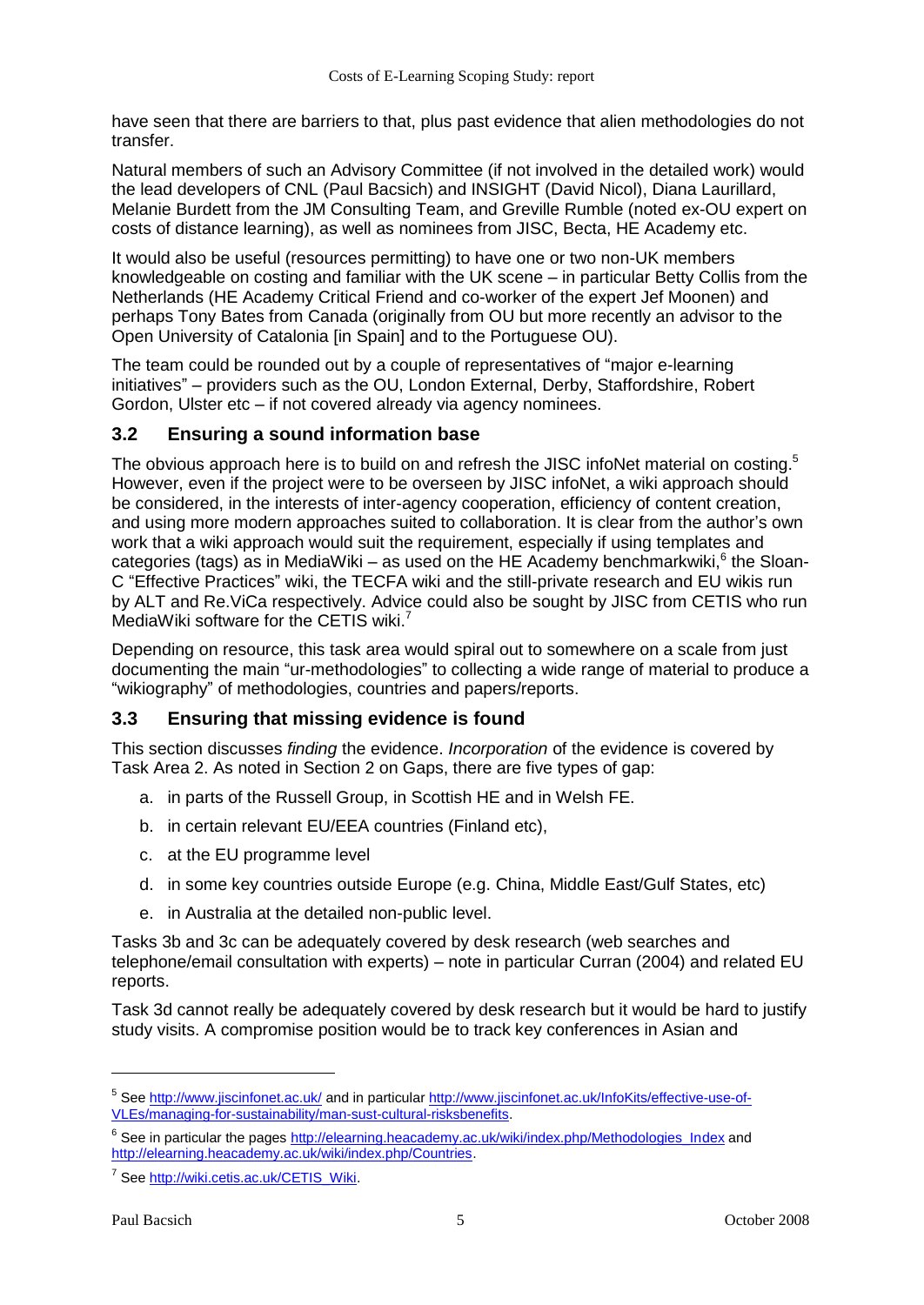American regions and attend when desk research on each conference indicated that there were interesting papers.

The nature of Tasks 3a and 3e is that they cannot be covered with desk research but only by a case study approach involving visiting key institutions. Task 3a is clearly the priority but if funds permit then a study visit to Australia (around 3 weeks maximum) should deal well with Task 3e, including some contact with the TAFE sector not only HE. (It is doubtful whether there is value in a side-trip to New Zealand – e.g. to the Open Polytechnic – but it cannot be ruled out – desk research will clarify.)

Task 3a would be done in a standard case study approach. It is likely that, just as with the CNL case studies, the institutions would wish the case studies to be anonymous and not published. (Modern experience with case studies shows that institutions remain as sensitive to full disclosure as they were in the CNL era of 1999.) At least seven case studies would be required to give triangulation and anonymisation, and each major e-learning initiative should be looked at, perhaps via an initial pass of a brief survey.

## *4. Prioritisation against funding profiles*

Three ranges of funding profiles were given:

- a. £10K-£20K
- b. £50K-£75K
- c. £100K-£150K

To make the calculations both simpler and more realistic we take in each case the top of the range and map it into effort days by using the JISC standard maximum consultant rate of £500 per day, excluding VAT but including UK travel and subsistence (for ease of calculation).

This gives us the following bands:

- a. £20K 40 days
- b. £75K 150 days
- c. £150K 300 days

It should perhaps be first noted that some small initiatives are almost cost-free, in particular publishing the Report behind this discussion paper and reinstating some of the missing links (e.g. to CNL) on JISC infoNet.

## **4.1 Low-band: £20K – 40 days**

For this sum one cannot achieve any useful progress on a new methodology but one can achieve a comprehensive infobase on the leading methodologies that would form the basis of any modern methodology. Assuming some set-up and QA work one could assume a tariff of 3 days per methodology across 10 methodologies including for each, some analysis and cross-comparison. (Any barrier to editing such as a hard to use content management system renders such tariffs unviable – another reason for using a wiki.)

A ruthless pruning of methodologies to those both public and likely to be very relevant to the UK (thus ruling out Flashlight, TCM etc) could reduce the methodologies analysed in detail to around 5 and thus give more depth of analysis and an overall summary – but I recommend that "stub" entries are created for each methodology, using a version of the template used in the Report (Annex B).

Due to the mass of material to be studied and the limited time to do it in, the work can be contracted out only to a costing expert; and given issues of "neutrality" the pages would have to have a refereeing process both within the project and from the methodology owners.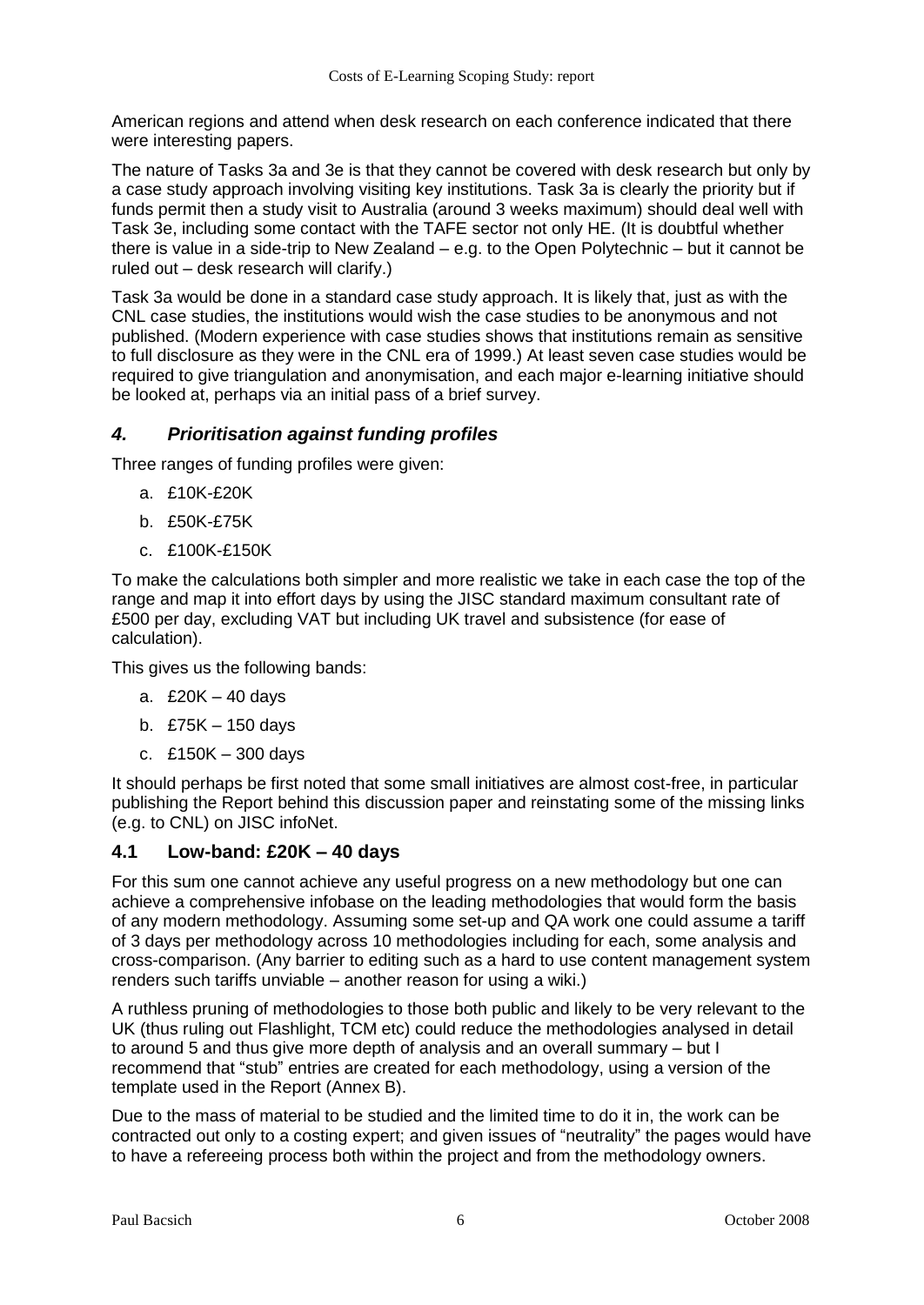## **4.2 Mid-band: £75K – 150 days**

This band gives a further 110 days. For this tariff one can certainly set up a team to develop a new methodology. As a comparator, the time that I took to set up the Pick&Mix benchmarking methodology (brand-new but grounded in the literature) was around 3 personmonths, say 60 days. One should reserve 10 days for some desk research to deepen the scoping exercise work done here, leaving a tariff of 100 days for the methodology.

There is a lot of experience in and around Sero in the human dynamics and people management skills required to set up and run such teams to create and run such toolkits – from such tasks as the PCDL e-maturity survey for Becta, DSA for the SFC, TILE for JISC<sup>8</sup> and other work (as yet confidential) for agencies on benchmarking/maturity surveys and critical success factors. The general principle is to have one key person and a small number of advisors contracted in if necessary (and paid) and then an outer Advisory Group who are reimbursed travel and subsistence only.

One should certainly consider taking two or three of the main costs of e-learning people (i.e. almost all there are in the UK) and seeing if they would work closely together in the inner team to create a synthesis – interesting issues to discuss are whether the team leader should be an expert or not an expert but a good project manager and team manager.

There is a sector political issue on the composition of the team and the Advisory Group. Based on earlier work analysing major e-learning initiatives (those with many e-learning-rich programme offerings) in the UK in HE and FE and from current work in Wales, it is likely that with some exceptions (such as Liverpool, Leicester and London External in England, Heriot-Watt in Scotland, Glamorgan in Wales and Ulster in Northern Ireland) the majority of early adopters of any new costing methodology in HE are likely to be from the English new university sector: such as Derby, Staffordshire, Middlesex, Brookes, Herts etc. – as was the case in for those who succeeded in the JISC Curriculum Design call – and there will be relatively few for FE (though there will be some (including in the Technology Exemplar Network such as Cornwall College – plus a couple in Wales) This does have implications for the "tone" and nuancing of any methodology proposed, especially when it come to work planning and decision-making (this was clear from benchmarking work) – and is a factor which may not have had sufficient attention in some earlier JISC work in this area. In particular it suggests that if effort has to be pruned then the initial client base should be English HE and thus with an orientation to the overarching TRAC(T) approach.

## **4.3 High-band: £150K – 300 days**

This band gives a further 150 days. The aim would be that within the top amount **all** the tasks could be done. In particular the following additional tasks can be carried out:

- Nuancing of the new methodology to English FE and the overarching FFE (Framework for Excellence) including piloting with two FE colleges: 45 days
- Further evidence-gathering as noted below to total 105 days:
	- a. in parts of the Russell Group, in Scottish HE and in Welsh FE a set of 7 case studies at 5 days per study and synthesis report of 5 days making 40 days
	- b. in certain relevant EU/EEA countries (Finland etc) 10 days (may have to include one or two visits)
	- c. at the EU programme level 10 days (including a trip to Brussels)

<sup>&</sup>lt;sup>8</sup> For PCDL see<http://www.sero.co.uk/becta-pcdl.html> and [http://partners.becta.org.uk/upload](http://partners.becta.org.uk/upload-dir/downloads/page_documents/research/ematurity_pcdl_summary.pdf)[dir/downloads/page\\_documents/research/ematurity\\_pcdl\\_summary.pdf.](http://partners.becta.org.uk/upload-dir/downloads/page_documents/research/ematurity_pcdl_summary.pdf)

For DSA see [http://www.sero.co.uk/sfc.html.](http://www.sero.co.uk/sfc.html)

For TILE se[e http://www.sero.co.uk/jisc-tile.html,](http://www.sero.co.uk/jisc-tile.html)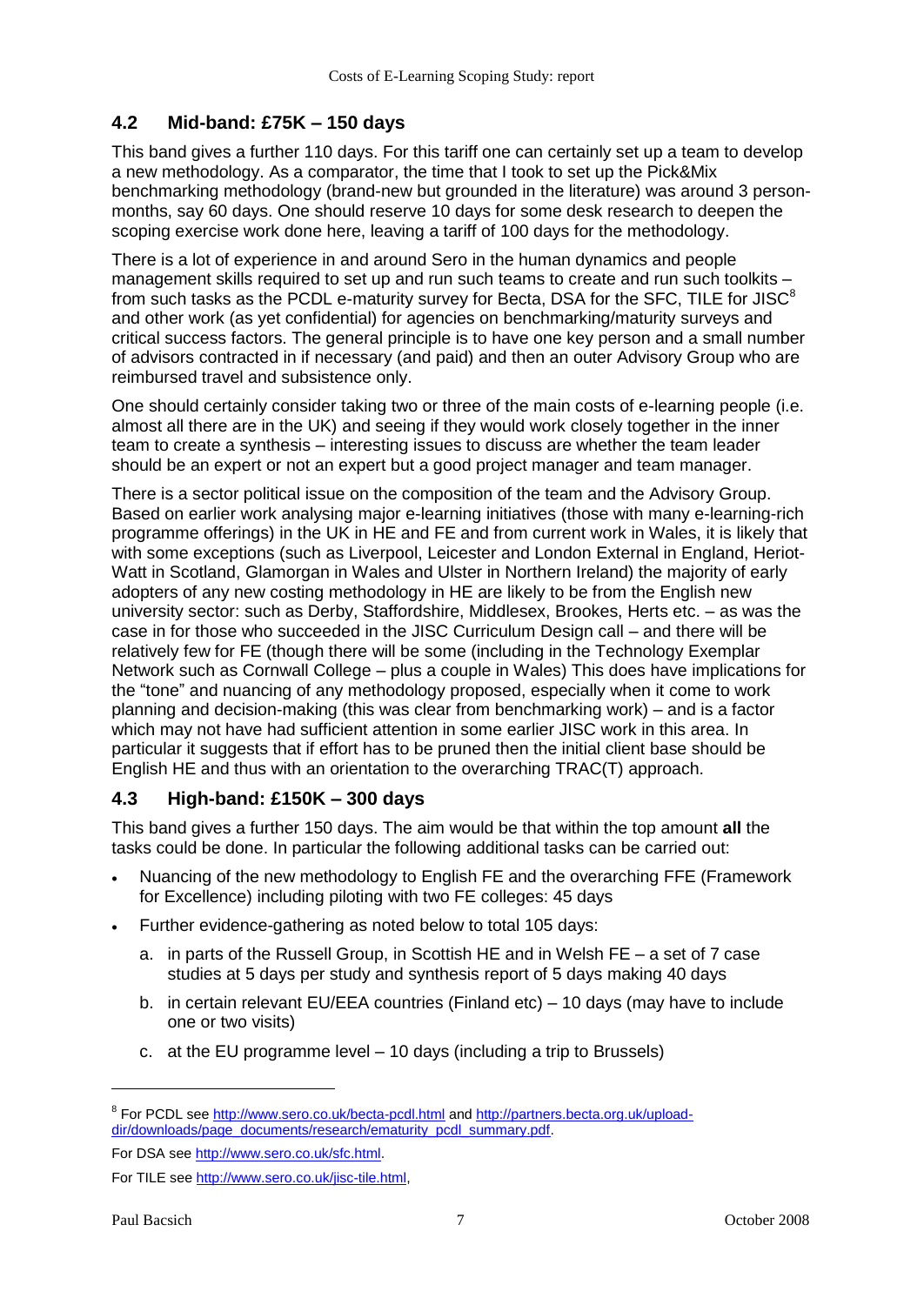- d. in some key countries outside Europe (e.g. China, Middle East/Gulf States, etc) 20 days for desk research and to attend key events
- e. in Australia at the detailed non-public level a 3-week study trip to Australia and perhaps New Zealand – notional tariff including travel and write-up of 25 days.

An alternative approach which is *not* recommended is to set up a parallel team to develop a second-source methodology. That should only be considered if funds are available above and beyond £150K, and after a SWOT analysis of the issues (including the potential confusion raised between methodologies).

#### *5. Key references*

- Bacsich, Paul, Ash, Charlotte et al (1999), *The Costs of Networked Learning*, Report to JISC, October 1999, [http://www.matic-media.co.uk/CNL-1.doc.](http://www.matic-media.co.uk/CNL-1.doc)
- Bacsich, Paul and Ash, Charlotte (1999), "The hidden costs of networked learning the impact of a costing framework on educational practice", paper presented to the ASCILITE conference, Brisbane, December 1999, [http://www.ascilite.org.au/conferences/brisbane99/papers/bacsichash.pdf.](http://www.ascilite.org.au/conferences/brisbane99/papers/bacsichash.pdf)
- Bacsich, Paul, Ash, Charlotte and Heginbotham, Sarah (2001), *The Costs of Networked Learning – Phase Two*, Report to JISC, September 2001, [http://www.matic](http://www.matic-media.co.uk/CNL-2.doc)[media.co.uk/CNL-2.doc.](http://www.matic-media.co.uk/CNL-2.doc)
- Bacsich, Paul (2004), *The real costs of e-learning: what are they? how can we find out?,* British Council presentation to the universities delegation from Venezuela, March 2004, [http://www.matic-media.co.uk/presentations/CNL-Venezualans-160304.ppt.](http://www.matic-media.co.uk/presentations/CNL-Venezualans-160304.ppt)
- Bartley, Sharon and Golek, Jennifer (2005), "Evaluating the Cost Effectiveness of Online and Face-to-Face Instruction", *Educational Technology & Society*, 7 (4), 167-175, [http://www.ifets.info/journals/7\\_4/16.pdf.](http://www.ifets.info/journals/7_4/16.pdf)
- Beetham, Helen (2008), *Briefing paper to support Call I: Transforming Curriculum Delivery Through Technology within Circular 08/08*, April 2008, [http://www.jisc.ac.uk/media/documents/programmes/curriculumdesign/curriculumdesignb](http://www.jisc.ac.uk/media/documents/programmes/curriculumdesign/curriculumdesignbriefing.pdf) [riefing.pdf.](http://www.jisc.ac.uk/media/documents/programmes/curriculumdesign/curriculumdesignbriefing.pdf)
- Bell, Malcolm and Farrier, Stephen (2008), "Measuring Success in e-Learning A Multi-Dimensional Approach", *Electronic Journal e-Learning*, Volume 6 Issue 2, 2008 (99-110), [http://www.ejel.org/Volume-6/v6-i2/Bell\\_and\\_Farrier.pdf.](http://www.ejel.org/Volume-6/v6-i2/Bell_and_Farrier.pdf)
- Curran, Chris (2004), "Virtual campus: economic models", in: *The 'e' for our universities – virtual campus: Organisational Changes and Economic Models*, EU Consultation workshop, November 2004, [http://ec.europa.eu/education/archive/elearning/doc/workshops/virtual%20campuses/pos](http://ec.europa.eu/education/archive/elearning/doc/workshops/virtual%20campuses/position_summary.pdf) ition summary.pdf. (Several other papers in this collection are also relevant to the wider context.)
- EDSUT (2008), *Challenges and Realisations from the Higher Education Academy/JISC Benchmarking and Pathfinder Programme*, September 2008, [http://elearning.heacademy.ac.uk/weblogs/pathfinder/wp](http://elearning.heacademy.ac.uk/weblogs/pathfinder/wp-content/uploads/2008/09/Bench_and_PathFinalReview20080926.pdf)[content/uploads/2008/09/Bench\\_and\\_PathFinalReview20080926.pdf.](http://elearning.heacademy.ac.uk/weblogs/pathfinder/wp-content/uploads/2008/09/Bench_and_PathFinalReview20080926.pdf)
- JCPSG (2008), *TRAC(T) Guidance (for England, Scotland and Northern Ireland)*, last updated September 2008, [http://www.jcpsg.ac.uk/guidance/draft/.](http://www.jcpsg.ac.uk/guidance/draft/)
- JISC infoNet, *Resources related to Costing* (prepared for SFC), [http://www.jiscinfonet.ac.uk/InfoKits/implementing-elearning/sfc-costing.](http://www.jiscinfonet.ac.uk/InfoKits/implementing-elearning/sfc-costing)